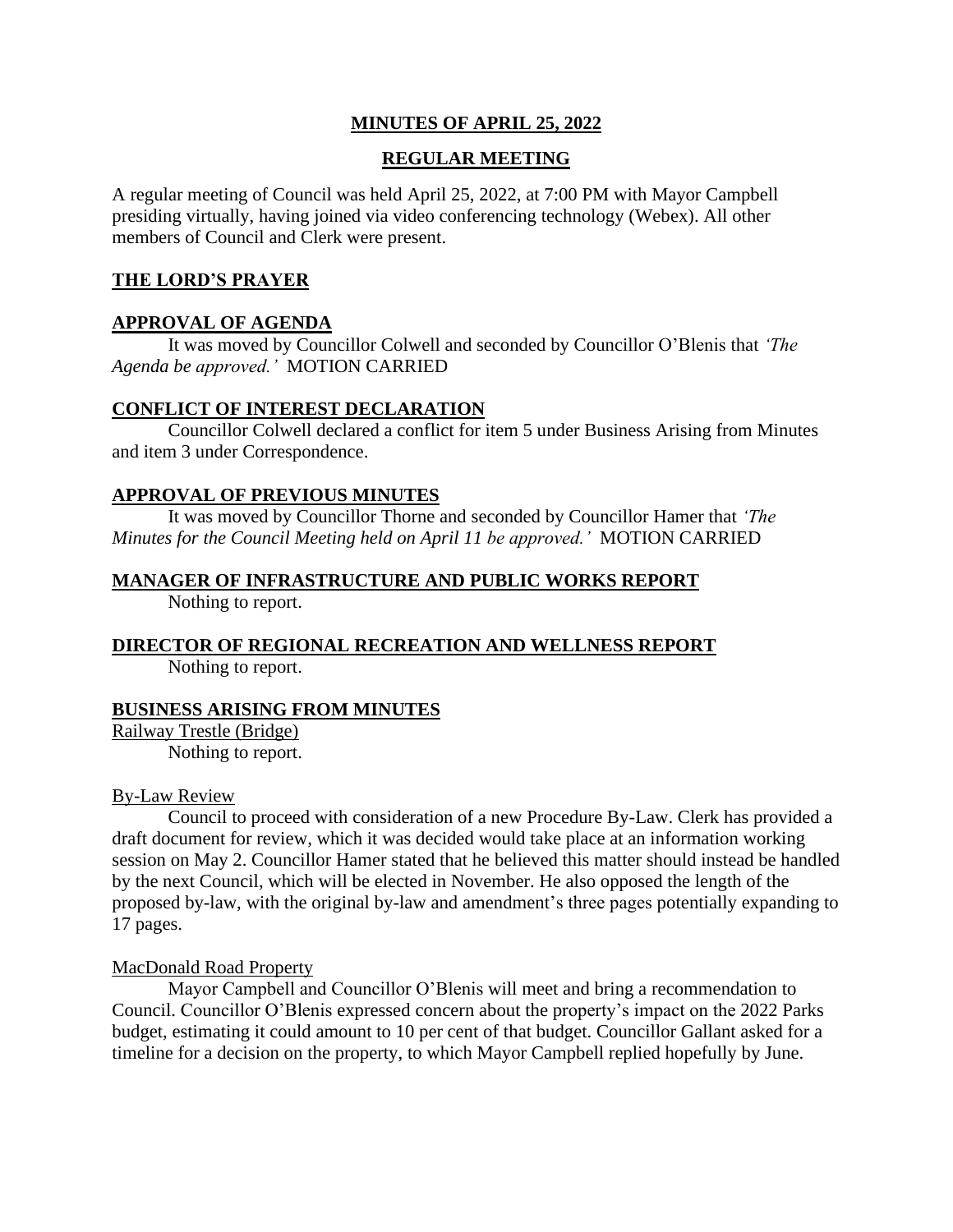### All-Terrain Vehicles

April 22 was the final day for an online public survey conducted in advance of the possible creation of a by-law permitting street access to some degree. Over 500 surveys were submitted, as well as 33 emailed comments. Councillors Colwell, Gallant, and O'Blenis will meet to review survey results and discuss next steps.

#### **Councillor Colwell left the meeting at this time due to a conflict of interest.**

#### Batting Cage Fundraiser

Councillor Thorne clarified that the batting cage in question is a  $10'x12'x50'$  enclosure and includes no mechanical mechanism. Its placement will not interfere with any underground infrastructure such as sewer lines. As far as insurance coverage is concerned, Councillor Thorne felt that is a separate matter for the baseball association agreement as opposed to this fundraising issue. Following more discussion, it was moved by Councillor Thorne and seconded by Councillor Hamer that *'The Village of Salisbury donate \$1,000 to the Friends of the Salisbury Petitcodiac Flyers Batting Cage Fundraiser.'* MOTION CARRIED

### **Councillor Colwell rejoined the meeting.**

#### Work Week Pilot

The concept of a four-day work week for municipal employees, something that is being tried in the Town of Sackville, was first raised at Salisbury Village Council by Councillor Thorne at the April 11 meeting with direction given to the Clerk to report back to Council on its feasibility. While it was determined that, due to staff numbers, it could be tried in the Village Office and in the Department of Infrastructure and Public Works, the Director of Recreation and Wellness determined that it would not be possible for his department given that he is its only full-time employee. The concept would involve lengthening daily individual work hours and staggering weekly schedules to ensure that there is no negative impact on the public. An employee's total work hours would not change. Councillor Hamer was in opposition to staff piloting a four-day work week from May to September. It was clarified by the Clerk that staff did not request this, but were asked to gather information on how it could be implemented in Salisbury. After some discussion, a compromise was reached. It was moved by Councillor Hamer and seconded by Councillor O'Blenis that *'Municipal Administration and Infrastructure and Public Works staff adopt a four-day work week pilot for June, July and August 2022 per Administrator/Clerk memo of April 25, 2022.'* On the Question, it was decided by Council that open hours to the public would remain unchanged from Monday to Friday. The three-month pilot project, upon its conclusion, will be the subject of a report to Council by the Administrator/Clerk. MOTION CARRIED

It was moved by Councillor Thorne and seconded by Councillor Gallant to *'Have a recess.'* MOTION CARRIED

### **RECESS**

It was moved by Councillor Thorne and seconded by Councillor Gallant to *'Return to the regular meeting.'* MOTION CARRIED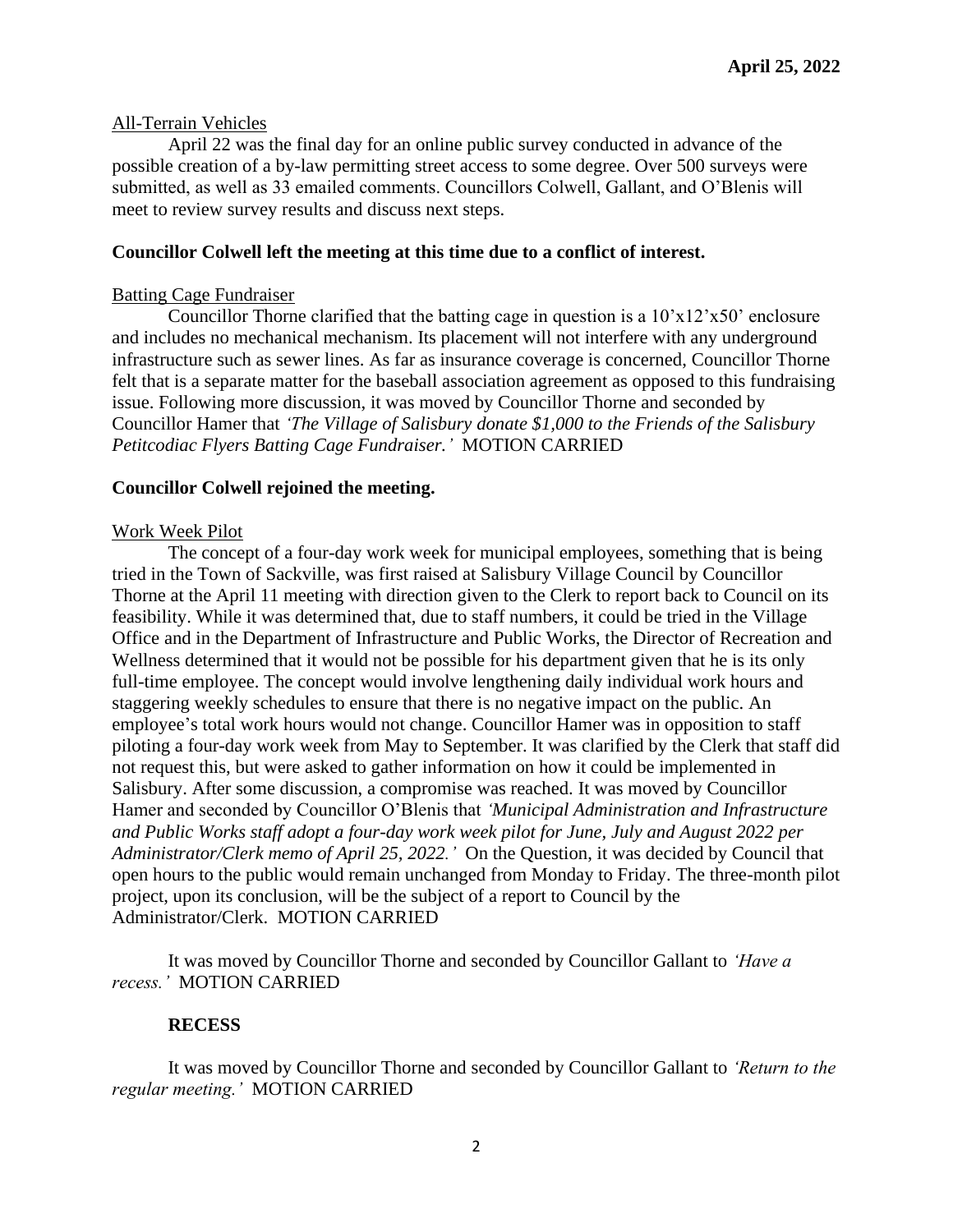# **CORRESPONDENCE**

# **The following items were discussed by Council with remaining correspondence placed on file:**

### Mike Carrier – Complaint / trespassing / all-terrain vehicles (April 18)

Letter from Mike Carrier complaining about off-road vehicle users on his property was sent to Councillor Colwell and forwarded to the Village Office to the attention of Council. His concerns ranged from trespassing, despite posted signage, to repeated vandalism of his fencing without restitution despite him reaching out to the off-road organizations. He is encouraging Council to consider his situation when considering the possibility of an ATV road access by-law.

# Mike Carrier – Complaint / trespassing / all-terrain vehicles (April 21)

Council received another letter from Mike Carrier regarding ATV users on his property, also commenting on the possible use of Village streets by ATVs. This letter indicates he had reached out with his complaint to a local ATV group, as well as to the Department of Transportation and Infrastructure's off-road enforcement and the RCMP. His letter also indicates that he intends to contact CN concerning ATV users on CN property in the village.

Councillor Gallant commented that he recently discussed this with Mike Carrier while meeting with him about other issues, and advised him to contact RCMP with any ATV complaints since this is a matter involving private property.

# **Councillor Colwell left the meeting at this time due to a conflict of interest.**

### Grade 8 Parent Prom Committee – Request for reconsideration of grant request

Following a denial for a donation from Council on April 11, the Parent Committee for the 2022 Grade 8 Class at Salisbury Middle School once again requested a grant of \$500 from the Village of Salisbury to support their end-of-year celebration dance to be held at Blueberry Hill Farms. Lengthy debate ranged from inside grants versus outside grants to the importance of supporting youth versus using taxpayer money to fund parties. There was also discussion about setting a precedent. It was moved by Councillor Gallant and seconded by Councillor Thorne that *'The Village of Salisbury donate \$500 to the Grade 8 Parent Prom Committee.'* MOTION CARRIED

### **Councillor Colwell rejoined the meeting.**

### **RCMP REPORT**

No report this meeting.

### **FIRE DEPARTMENT REPORT**

No report this meeting.

# **MAYOR'S REPORT**

Nothing to report.